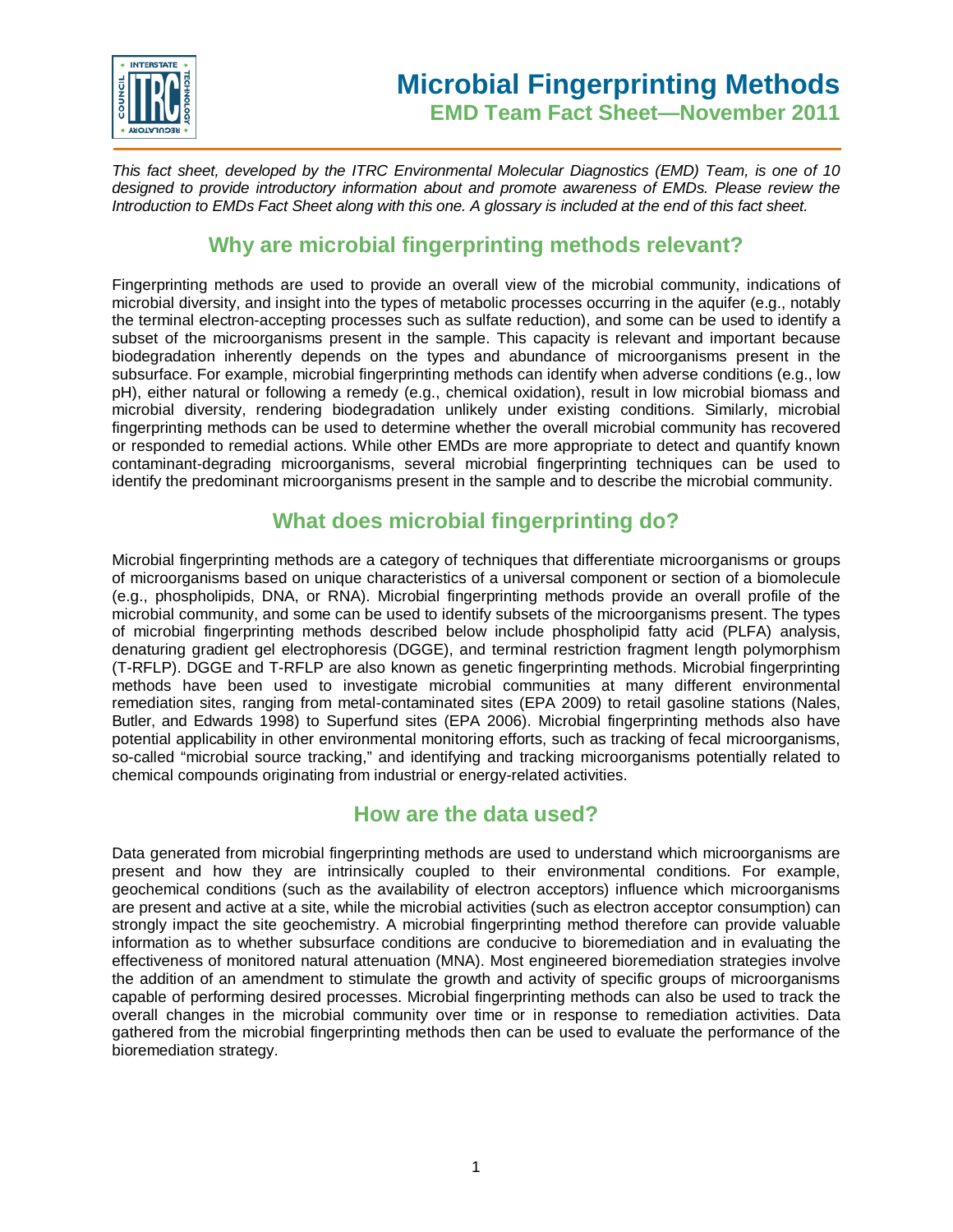### Example Environmental Remediation Questions Microbial Fingerprinting Methods Can Help Answer

- **Site Characterization**
	- o Assess current conditions and potential for biodegradation
		- Are conditions conducive to microbial activity?
		- How diverse is the microbial community?
		- What are the dominant microorganisms present?
	- o Emerging contaminants
		- What types of microorganisms are present in impacted wells?
- **Remediation**
	- o Is MNA feasible?
		- What is the microbial biomass?
		- Are conditions conducive to microbial activity?
		- What are the dominant microorganisms present under existing conditions?
		- What microorganisms are detected in impacted versus nonimpacted wells?
	- o Is biostimulation necessary? Should an amendment be added?
		- Will adding an amendment such as an electron donor (e.g., emulsified vegetable oil) or an electron acceptor (e.g., oxygen) increase total biomass?
		- What kind of microorganisms will respond to the amendment?

### • **Monitoring**

- o Physical/chemical treatment
	- Did biomass decrease after physical/chemical treatment?
	- Was the microbial community adversely impacted?
	- Did the microbial community recover?
	- Was there a shift in the dominant members of the microbial community?
	- **IF** Is biodegradation feasible as a subsequent polishing step?
- o MNA
	- What is the microbial biomass?
	- Are conditions conducive to microbial activity?
	- What are the dominant microorganisms present under existing conditions?
	- What microorganisms are detected in impacted versus nonimpacted wells?
- o Biostimulation
	- Did microbial biomass increase in response to amendment?
	- Is biomass maintained over time?
	- What kinds of microorganisms responded to the amendment?
	- Is the shift in the microbial community consistent with the biostimulation strategy?
- **Closure**
	- o Do formerly impacted wells have a diverse microbial community?
	- o How do these microbial communities compare to background?

## **What are the different microbial fingerprinting methods, and how do they work?**

### **PLFA Analysis**

Phospholipids are a primary structural component of the membranes of all living cells and break down rapidly upon cell death. Therefore, the mass of PLFAs in a sample is a direct measure of the viable biomass in the sample. While all cell membranes contain phospholipids, not all organisms or groups of organisms contain the same PLFA types in the same proportions. Some classes of organisms produce unique or "signature" types of PLFA (Hedrick et al. 2000). Quantifying these PLFA groups therefore creates a profile or fingerprint of the viable microbial community and provides insight into several important microbial functional groups (e.g., iron- and sulfate-reducing bacteria).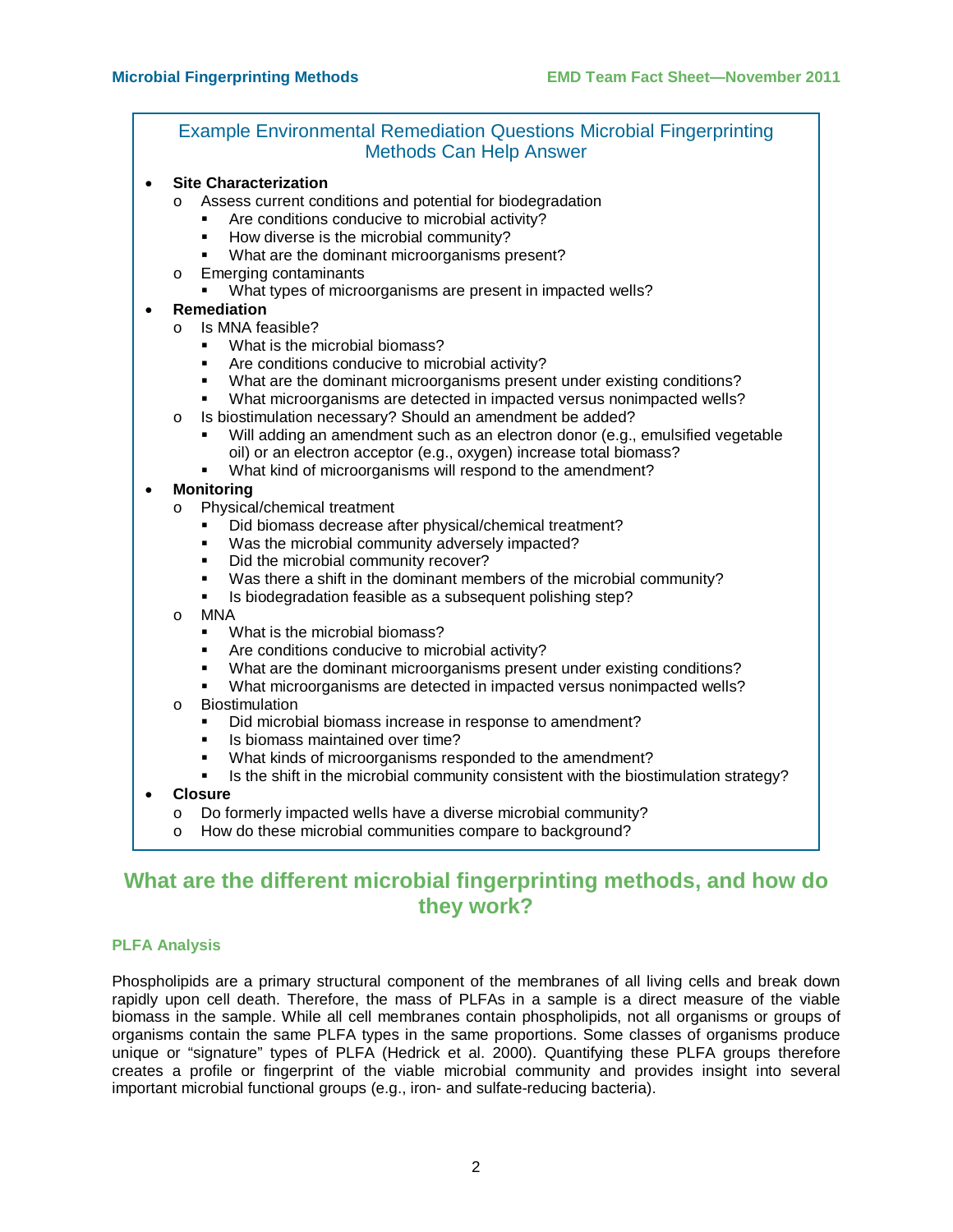PLFA analysis is similar to quantification of other chemical compounds present as mixtures (e.g., volatile organic compounds) in environmental samples: (1) extraction, (2) separation by gas chromatography with flame ionization detection, and if necessary, (3) confirmation of identification by mass spectroscopy. PLFA analysis can also be combined with stable isotope probing (SIP) to demonstrate that biodegradation is occurring by quantifying incorporation of the stable isotope label into biomass (see the SIP Fact Sheet for more information). PLFA analysis is commercially available.

### **DGGE Analysis**

DGGE is a nucleic acid (DNA or RNA)–based technique used to generate a genetic fingerprint of the microbial community and potentially identify dominant microorganisms. DGGE profiles are most often used to compare differences or changes in microbial community diversity and structure between samples, over time or space or in response to treatment. DGGE usually encompasses a four-step process: (1) DNA or RNA extraction, (2) amplification, (3) separation and visualization, and (4) sequence identification. The amplification step uses polymerase chain reaction (PCR) to generate a multitude of copies of a variable region within a target gene (see the PCR Fact Sheet for more information). The DNA sequence of this variable region is different for each type of bacteria. Thus, the PCR step generates a mixture of the gene segments each representing a species present in the original sample. The third step of DGGE uses an electric current (electrophoresis) and a denaturing process to separate this mixture based on the DNA sequence, producing a profile, or fingerprint, of the microbial community. Figure 1 shows a typical acrylamide gel image: a subset of the individual "bands" are excised (physically cut) from the gel, the DNA sequence is determined for each excised band, and the resulting DNA sequence is compared to a database to identify the microbial population corresponding to each band (Muyzer, de Waal, and Uitterlinden 1993). Further interpretation is based largely on linking site conditions and activities to general characteristics of the microorganisms that were identified in the sample. DGGE is commercially available.





### **T-RFLP Analysis**

T-RFLP has also been employed to characterize microbial communities (Osborn, Moore, and Timmis 2001). Similar to DGGE, T-RFLP is a nucleic acid (DNA or RNA)–based technique that provides a fingerprint of the microbial community and can be used to identify specific microbial populations. T-RFLP is a four-step process: (1) DNA or RNA extraction, (2) PCR amplification, (3) enzyme digestion, and (4) fragment identification. Following isolation of the total community DNA or RNA, PCR amplification with a fluorescent PCR primer is used to make multiple copies of a target gene (see the PCR Fact Sheet for additional information), and the PCR products are then digested with restriction enzymes that cut the DNA molecule at known sequences. The size of each resulting terminal restriction fragment is indicative of a specific microorganism. T-RFLP offers greater sensitivity than DGGE (i.e., it may detect microorganisms that are present at lower numbers in a sample). T-RFLP is commercially available.

Table 1 presents a comparison of the microbial fingerprinting methods PLFA, DGGE, and T-RFLP.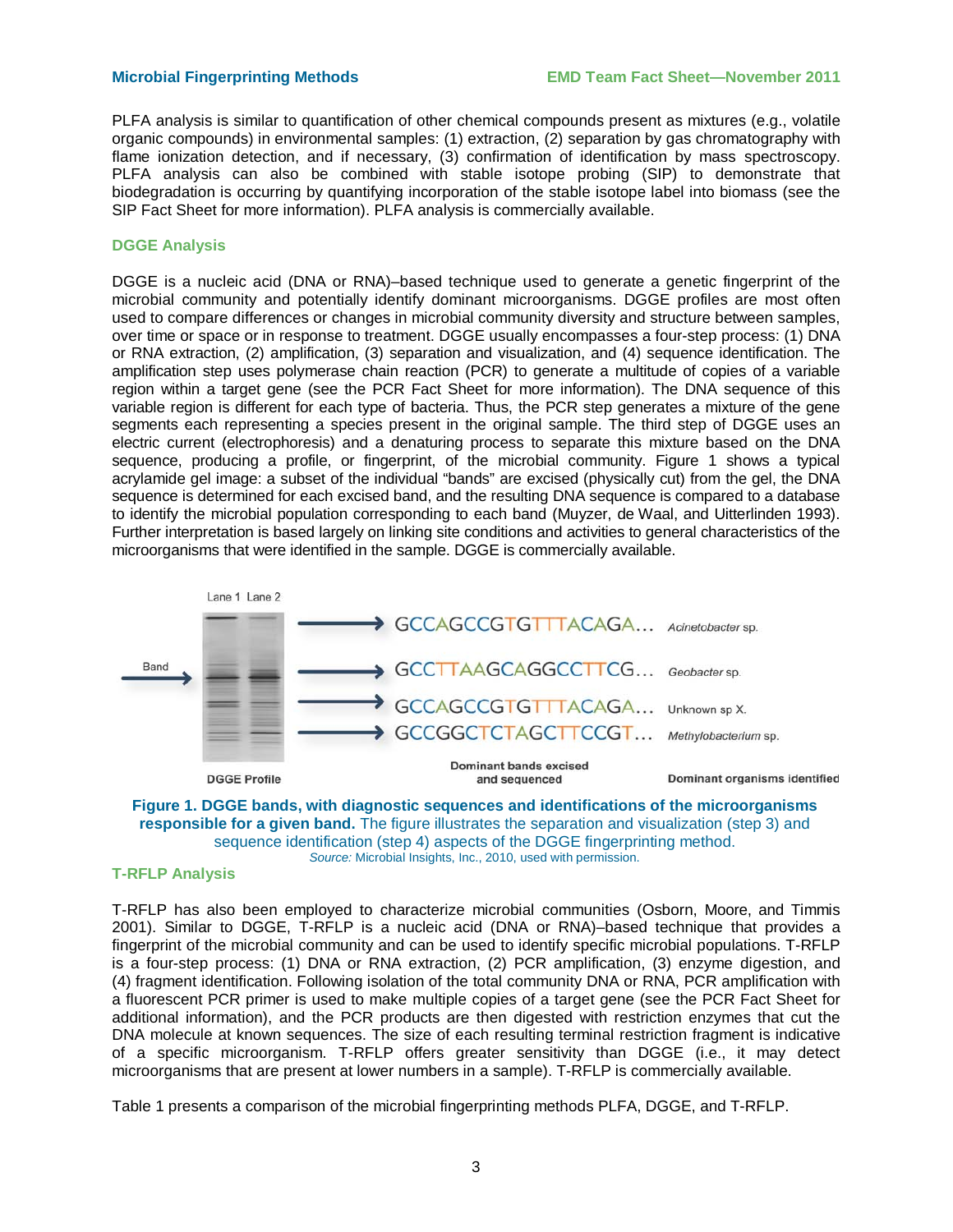| <b>Method</b> | <b>Biomolecule</b> | Quantitative | <b>Identification</b> | Level of prior knowledge<br>reauired                     | <b>Commercially</b><br>available |
|---------------|--------------------|--------------|-----------------------|----------------------------------------------------------|----------------------------------|
| <b>PLFA</b>   | Phospholipids      | Yes          | No                    | None                                                     | Yes                              |
| <b>DGGE</b>   | DNA or RNA         | No           | Yes $(genus)^a$       | Must choose target kingdom<br>(Bacteria, Fungi, Archaea) | Yes                              |
| <b>T-RFLP</b> | DNA or RNA         | No           | Yes (genus) $^a$      | Must choose target kingdom<br>(Bacteria, Fungi, Archaea) | Yes                              |

### **Table 1. Comparison of microbial fingerprinting methods**

*<sup>a</sup>* Number of microorganisms that can be identified depends on the complexity of the sample.

### **How are the data reported?**

For PLFA, the total biomass in the sample is presented as the total number of cells per milliliter of groundwater or per gram of soil. Community structure is presented in the percentage of the different functional groups (e.g., iron reducers, sulfate reducers, or fermenters). The physiological responses of Proteobacteria (organisms which change their PLFA in response to different environmental stresses) are reported as decreased permeability and slowed growth ratios. These ratios are best used in long-term monitoring projects where multiple measurements are taken over time and trends are evaluated over time (Hedrick et al. 2000).

For DGGE and T-RFLP, the identities of the dominant genera within the community are presented (Muyzer, de Waal, and Uitterlinden 1993). A DGGE report typically includes a photograph of an acrylamide gel similar to that shown in Figure 1, the family or genus of the microorganisms identified, and the similarity index to gauge how well the DNA sequence recovered from the sample matches that found in the comparison database. However, since individual "bands" are excised from the gel for sequencing, typically only 3–10 microorganisms are identified by DGGE analysis. The number of microorganisms that can be identified by T-RLFP can be 10 times greater, providing more comprehensive examination of the microbial community composition (Osborn, Moore, and Timmis 2001).

## **Advantages**

- The microbial fingerprinting methods discussed are cultivation independent, meaning that they do not require growth of the microorganisms in the laboratory. Laboratory cultivation is difficult, timeconsuming, and not always possible for several important microorganisms.
- In general, microbial fingerprinting methods require little prior knowledge about which microorganisms are of interest. So these methods may be useful for emerging contaminants (i.e., contaminants for which little information is currently available).
- Microbial fingerprinting methods can capture the presence and activity of uncultured and previously unidentified microorganisms.
- PLFA analysis provides a direct measure of viable biomass in addition to a biochemical profile of the microbial community.
- PLFA analysis can be used in conjunction with SIP to document that biodegradation is occurring (see the SIP Fact Sheet for more information). Fingerprinting techniques based on DNA can also be used with SIP but often require greater quantities of the labeled compound.
- The genetic fingerprinting methods allow identification of some members of the microbial community to the family or genus level.

## **Limitations**

- PLFA analysis cannot be used to identify specific microorganisms.
- Genetic fingerprinting methods (e.g., DGGE, T-RFLP) can be used to identify specific microorganisms. However, the number of microorganisms that can be identified depends on the complexity of the microbial community.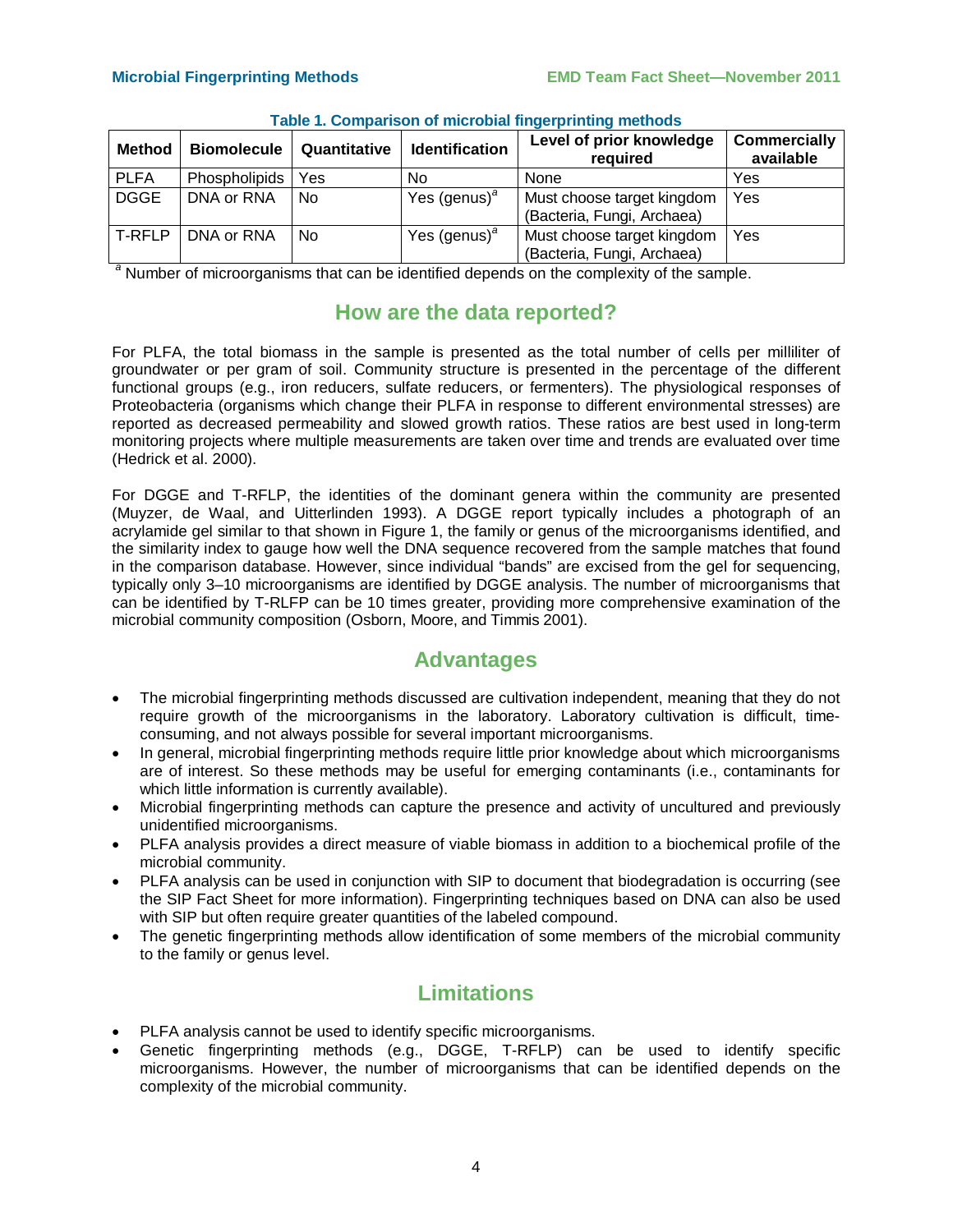- The genetic fingerprinting methods are not quantitative. See the Quantitative Polymerase Chain Reaction (qPCR) Fact Sheet for quantification of a specific functional gene or group of microorganisms.
- Important microbial processes may be performed by a numerically small portion of the total community (<1%) that is not detected in a DGGE profile.
- Interpretation of microbial community fingerprints is somewhat subjective and less straightforward than for other EMDs.

## **Choosing between PLFA Analysis, DGGE, and Other EMDs**

The difference between the results provided by each technique is in the degree of resolution or specificity. Choosing between these techniques therefore depends primarily on the specificity of the questions that need to be addressed and the current state of knowledge regarding the microbial process in question.

PLFA analysis provides a measure of total viable biomass and a broad-based profile of the microbial community composition grouped into general categories. Other than in combination with SIP, PLFA analysis is best suited for addressing general questions such as whether a treatment increased (or decreased) total biomass or substantially altered redox conditions.

DGGE and T-RFLP provide a DNA-based profile of the microbial community and allow identification of the predominant organisms generally to the family or genus level but cannot quantify specific organisms or microbial functions. DGGE profiles are used to visually display differences or shifts in microbial community composition over time or in response to treatment. Subsequent sequence analysis is somewhat exploratory, seeking to answer the question, "Who is there?" Most often, DGGE analysis is performed when identification of the predominant organisms is required but little is known about the microbial community of the sample prior to analysis.

While the DNA-based microbial fingerprinting methods (DGGE and T-RFLP) are used to identify microorganisms present in a sample, other EMDs provide more specific results and may be more appropriate for evaluating contaminant biodegradation. For example, qPCR provides very specific results quantification of a specific microorganism (e.g., *Dehalococcoides*) or genes encoding a specific function (e.g., reductive dechlorination of vinyl chloride) responsible for biodegradation of common groundwater contaminants. In these cases where site management questions focus on evaluating biodegradation of a specific contaminant or group of compounds, other EMDs like qPCR are often more applicable.

## **Sampling Protocols**

Almost any type of sample matrix (e.g., soil, sediment, groundwater, in-field filters) can be submitted for microbial fingerprinting analysis. Sampling usually involves collecting small amounts of the soil or groundwater in a container, sealing it and storing at  $4^{\circ}$ C until time of analysis. Sampling for microbiological samples can be easily incorporated into routine environmental monitoring programs. The following items are typical requirements for microbiological sampling: (a) use of aseptic sample collection techniques and sterile containers, (b) shipment of the samples to the laboratory within 24 hours of sample collection, and (c) maintenance of the samples at  $4^{\circ}$ C during handling and transport to the laboratory. Sample collection techniques and containers may vary depending on the matrix sampled and the laboratory analyzing the samples. Users should work with the analytical laboratory to ensure sampling protocols for collecting, handling, and transporting the samples are in place and understood.

## **Quality Assurance/Quality Control**

To date, most EMDs do not have standardized protocols accepted by the U.S. Environmental Protection Agency or other government agencies. However, most laboratories work under standard operating procedures (SOPs) and good laboratory practices, which can be provided to the user (e.g., consultant, state regulator) on request.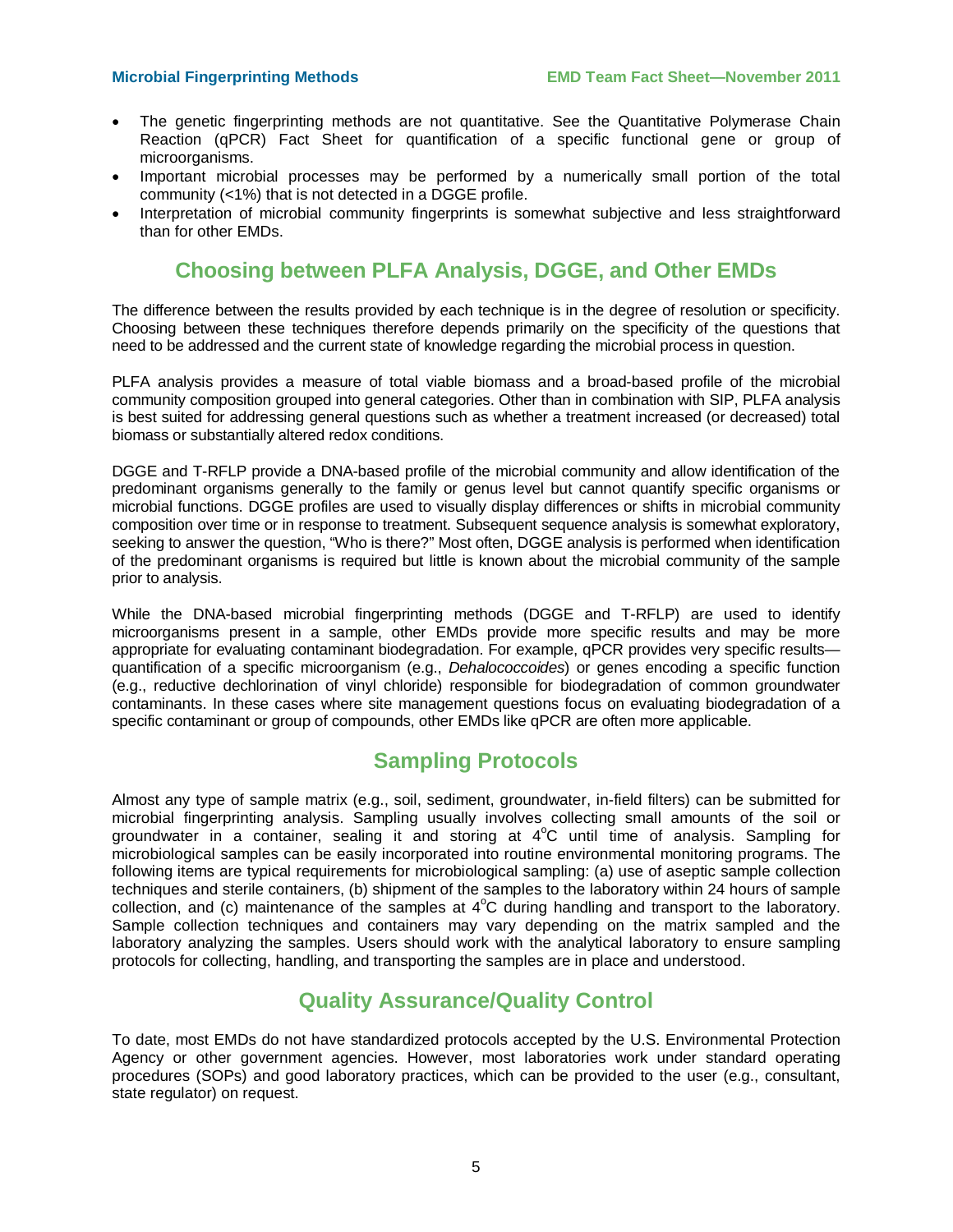Currently, users can best ensure data quality by detailing the laboratory requirements in a site-specific quality assurance project plan (QAPP). This plan should include identification of the EMDs being used; the field sampling procedures, including preservation requirements; the SOPs of the laboratory performing the analysis; and any internal quality assurance/quality control information available (such as results for positive and negative controls). For microbial fingerprinting methods, data reports include a lower quantification limit, a practical quantification limit, and data quality "flags" such as estimated value (J), similar to those of more routine chemical analyses. Positive and negative controls are typically included with each analysis.

### **References**

- EPA (U.S. Environmental Protection Agency). 2004. *Quality Assurance/Quality Control Guidance for Laboratories Performing PCR Analyses on Environmental Samples.* EPA/815/B-04/001. Office of Water. www.epa.gov/nerlcwww/qa\_qc\_pcr10\_04.pdf.
- EPA. 2006. *EPA Superfund Record of Decision: Andrews Air Force Base.* EPA/ROD/R03-06/001.
- EPA. 2009. *The Use of Molecular and Genomic Techniques Applied to Microbial Diversity, Community Structure, and Activities at DNAPL and Metal Contaminated Sites.* EPA/600/R-09/103.
- EPA. 2011. "Glossary of Technical Terms." www.epa.gov/oust/cat/tumgloss.htm#a.
- Hedrick, D. B., A. Peacock, J. R. Stephen, S. J. MacNaughton, J. Brüggemann, and D. C. White. 2000. "Measuring Soil Microbial Community Diversity Using Polar Lipid Fatty Acid and Denatured Gradient Gel Electrophoresis Data," *Journal of Microbiological Methods* **41**: 235–48. PMID 10958969. www.ncbi.nlm.nih.gov/pubmed/10958969.
- Muyzer, G. E., E. C. de Waal, and A. G. Uitterlinden. 1993. "Profiling of Complex Microbial Populations by Denaturing Gradient Gel Electrophoresis Analysis of Polymerase Chain Reaction-Amplified Genes Coding for 16S rRNA," *Applied and Environmental Microbiology* **59**: 695–700. PMID 7683183. www.ncbi.nlm.nih.gov/pubmed/7683183.
- Nales, M., B. J. Butler, and E. A. Edwards. 1998. "Anaerobic Benzene Biodegradation: A Microcosm Survey," *Bioremediation Journal* **2**: 125–44.
- Osborn, A. M., E. R. B. Moore, and K. N. Timmis. 2001. "An Evaluation of Terminal-Restriction Fragment Length Polymorphism (T-RFLP) Analysis for the Study of Microbial Community Structure and Dynamics," *Environmental Microbiology* **2**: 39–50. PMID 11243261. www.ncbi.nlm.nih.gov/pubmed/11243261.

### **Glossary**

- **biodegradation**—A process by which microorganisms transform or alter (through metabolic or enzymatic action) the structure of chemicals introduced into the environment (EPA 2011).
- **biomolecules**—Classes of compounds produced by or inherent to living cells including phospholipids, nucleic acids (e.g., DNA, RNA), and proteins.
- **biostimulation**—A remedial technique which provides the electron donor, electron acceptor, and/or nutrients to an existing subsurface microbial community to promote degradation.
- **denaturing gradient gel electrophoresis (DGGE)**—Type of gel electrophoresis used to separate mixtures of PCR products based on the melting point, which is reflective of the DNA sequence. DGGE is used to generate a genetic fingerprint of the microbial community and potentially identify dominant microorganisms.
- **DNA (deoxyribonucleic acid)**—A nucleic acid that carries the genetic information of an organism. DNA is capable of self-replication and is used as a template for the synthesis of RNA. DNA consists of two long chains of nucleotides twisted into a double helix (EPA 2004).
- **genus**—A category of organism classification (taxonomy). A particular genus is a group of related species. For example, *Pseudomonas* is a genus of bacteria.
- **microbial community composition**—Description of the types or identities of microorganisms present in a sample.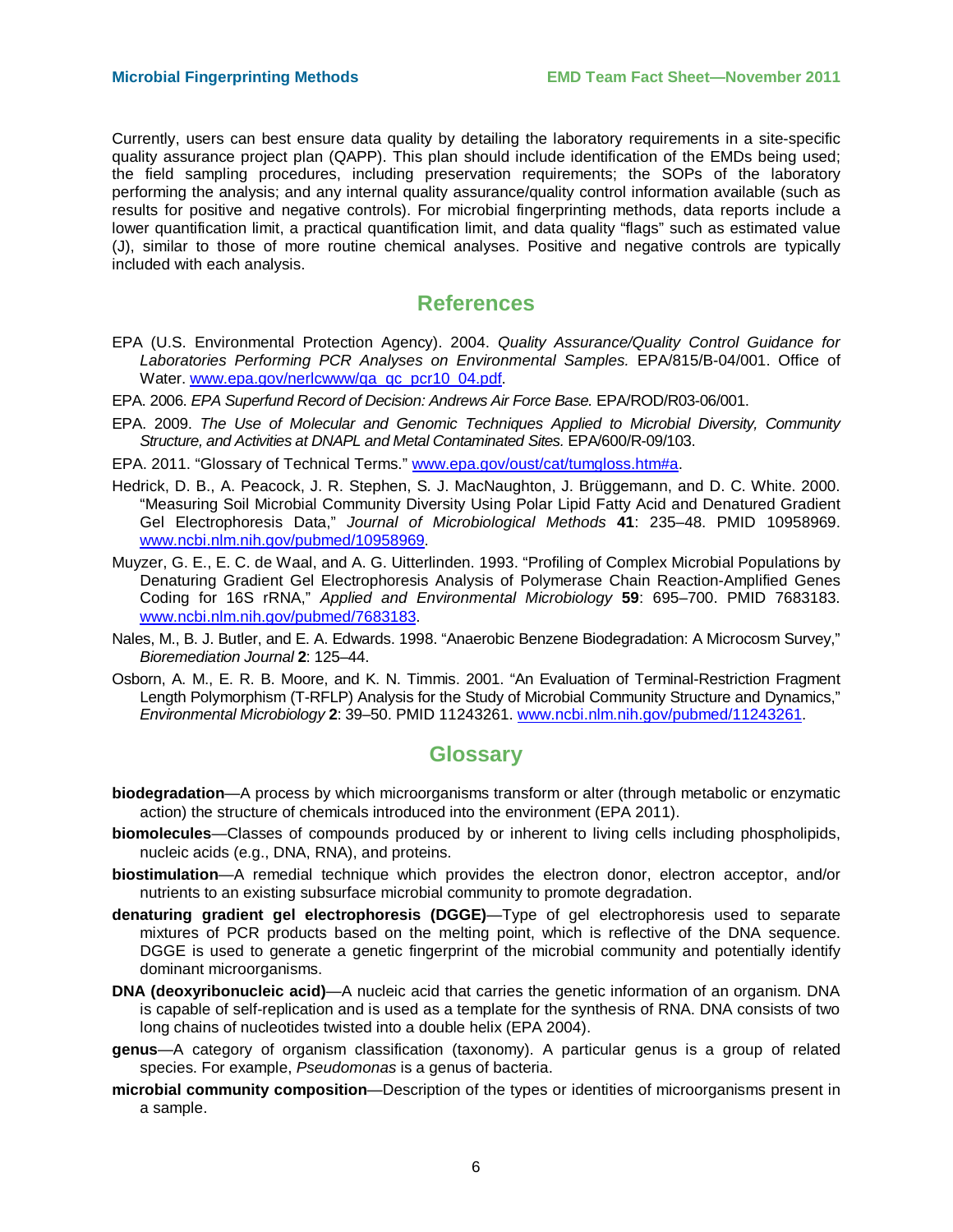- **microbial fingerprinting methods**—A category of techniques that differentiate microorganisms or groups of microorganisms based on unique characteristics of a universal component or section of a biomolecule.
- **phospholipid**—A type of biomolecule that is a primary structural component of the membranes of almost all cells.
- **PLFA**—Phospholipid fatty acids derived from the two hydrocarbon tails of phospholipids.
- **primers**—Short strands of DNA that are complementary to the beginning and end of the target gene and thus determine which DNA fragment is amplified during PCR or qPCR.
- **Proteobacteria**—A specific phylum of bacteria. Some proteobacteria modify specific phospholipids in their cell membranes in response to environmental stresses.
- **redox conditions**—Description of the oxidation/reduction potential of the subsurface (e.g., aerobic, anaerobic, sulfate-reducing, or methanogenic conditions).
- **RNA (ribonucleic acid)**—Single-stranded nucleic acid that is transcribed from DNA and thus contains the complementary genetic information.
- **terminal electron acceptors**—Compounds used by microorganisms to support their respiration. In aerobic organisms the terminal electron acceptor is oxygen  $(O<sub>2</sub>)$ . In anaerobic organisms compounds other than  $O_2$  are used. These include common naturally occurring compounds such as nitrate (NO<sub>3</sub><sup>-</sup>) or sulfate (SO<sub>4</sub><sup>2-</sup>) or anthropogenic contaminants such as chlorinated ethenes (e.g., perchloroethene). Atoms from electron acceptors are typically not incorporated into biomolecules made by organisms that reduce these compounds during respiration.
- **terminal restriction fragment length polymorphism (T-RFLP)**—A nucleic acid (DNA or RNA)–based technique used to generate a genetic fingerprint of the microbial community and potentially identify dominant microorganisms.

**viable biomass**—In this context, living microorganisms (capable of metabolism and/or reproduction).

# *EMD Team Contact* Robert Mueller, Team Leader New Jersey Department of Environmental Protection bob.mueller@dep.state.nj.us, (609) 984-3910



ITRC is affiliated with the Environmental Council of the States

### **ACKNOWLEDGEMENTS**

The members of the Interstate Technology & Regulatory Council (ITRC) Environmental Molecular Diagnostics (EMD) Team wish to acknowledge the individuals, organizations, and agencies that contributed to this set of fact sheets.

As part of the broader ITRC effort, the EMD Team effort is funded by the U.S. Department of Energy, U.S. Department of Defense, and the U.S. Environmental Protection Agency and through ITRC's Industry Affiliates Program.

The EMD Team wishes to thank the ITRC external reviewers and the peer reviewers who contributed comments and suggestions that were of great help to the team in finalizing the fact sheets. The EMD Team also wishes to recognize and thank Bonnie Pierce, formerly of the Wyoming Department of Environmental Quality, who was our team co-leader during 2010 and whose leadership helped guide the development of these fact sheets.

The EMD Team worked hard to develop, review, and revise this set of fact sheets. The team recognizes the great value of teamwork and thanks everyone who participated—named and unnamed, ITRC staff, ITRC Point of Contact, or team member.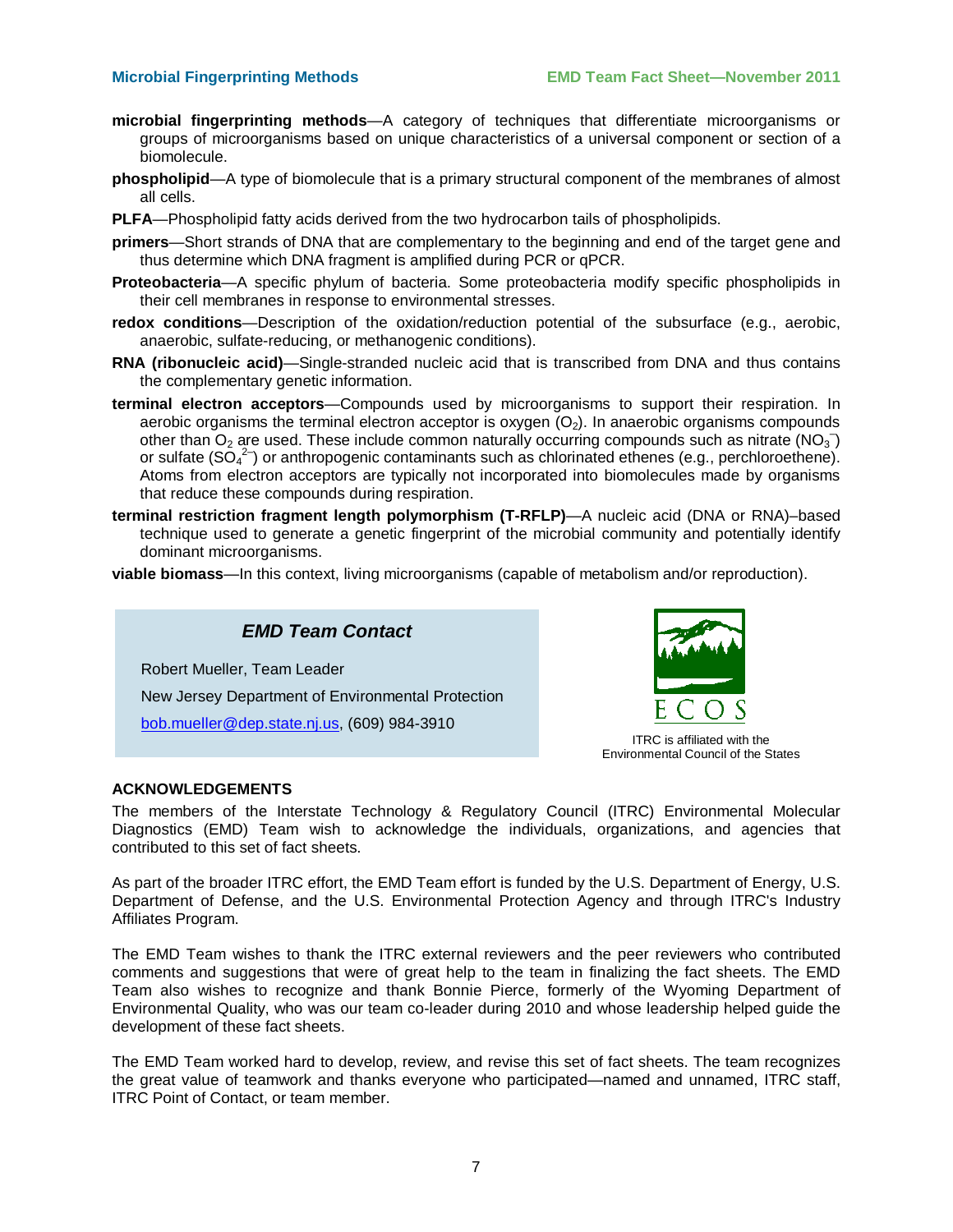The EMD Team recognizes the efforts and important contributions of the following state environmental personnel: James Fish, Alaska Department of Environmental Conservation; Christine Brown, Vivek Mathrani, Sara Michael, and Claudio Sorrentino, California Department of Toxic Substance Control; Cleet Carlton, California Regional Water Quality Control Board; Leslie Smith, Florida Department of Environmental Protection; Amanda Howell and Undine Johnson, Georgia Environmental Protection Division; Robert Mueller, New Jersey Department of Environmental Protection, EMD Team Leader; and Ramesh Belani, Pennsylvania Department of Environmental Protection.

The EMD Team recognizes the efforts and valuable contributions of the following stakeholder and academic representatives: Peter Strauss, PM Strauss & Associates; Michael Hyman, North Carolina State University; Frank Löffler, University of Tennessee; Paul Philp, University of Oklahoma; Kerry Sublette, University of Tulsa; and Jennifer Weidhaas, West Virginia University.

The EMD Team recognizes the efforts and valuable contributions of the following federal personnel: Adria Bodour and John Gillette, AFCEE; Ann Miracle, DOE, Pacific Northwest National Laboratory; Hans Stroo, SERDP/ESTCP; Cheryl A. Hawkins and Ann Keeley, U.S. EPA; and Carmen Lebrón, U.S. Navy.

The EMD Team recognizes the efforts and valuable contributions of the following consultants and industry representatives: Stephen Koenigsberg, Adventus Americas, Inc.; Rebecca Mora, Chad Roper, Matthew Mesarch, and Jing Zhou, AECOM Environment; Jessica Goin, Anchor QEA; Caitlin Bell, Rula Deeb, and Denice Nelson, ARCADIS; Ramona Darlington, Battelle Memorial Institute; Stephanie Fiorenza, BP; M. Hope Lee, Tamzen Macbeth, and Ryan Wymore, CDM; David Duncklee, Duncklee and Dunham; William Berti, DuPont; Eric Raes, Engineering and Land Planning Associates, Inc.; Devon Rowe, ENVIRON; David Major and Erik Petrovskis, Geosyntec Consultants; Ioana Petrisor, Haley & Aldrich, Inc.; Sophia Drugan, Kleinfelder, Inc.; Brett Baldwin, Dora Ogles, and Greg Davis, Microbial Insights, Inc.; Pat McLoughlin Microseeps, Inc.; Lesley Hay Wilson, Sage Risk Solutions, LLC; and Paul Hatzinger, Shaw Environmental.

### **ABOUT ITRC**

The Interstate Technology & Regulatory Council (ITRC) is a public-private coalition working to reduce barriers to the use of innovative environmental technologies and approaches so that compliance costs are reduced and cleanup efficacy is maximized. ITRC produces documents and training that broaden and deepen technical knowledge and expedite quality regulatory decision making while protecting human health and the environment. With private- and public-sector members from all 50 states and the District of Columbia, ITRC truly provides a national perspective. More information on ITRC is available at www.itrcweb.org.

ITRC is a program of the Environmental Research Institute of the States (ERIS), a 501(c)(3) organization incorporated in the District of Columbia and managed by the Environmental Council of the States (ECOS). ECOS is the national, nonprofit, nonpartisan association representing the state and territorial environmental commissioners. Its mission is to serve as a champion for states; to provide a clearinghouse of information for state environmental commissioners; to promote coordination in environmental management; and to articulate state positions on environmental issues to Congress, federal agencies, and the public.

### **DISCLAIMER**

This material was prepared as an account of work sponsored by an agency of the U.S. Government. Neither the U.S. Government nor any agency thereof, nor any of their employees, makes any warranty, express or implied, or assumes any legal liability or responsibility for the accuracy, completeness, or usefulness of any information, apparatus, product, or process disclosed, or represents that its use would not infringe privately owned rights. Reference herein to any specific commercial product, process, or service by trade name, trademark, manufacturer, or otherwise does not necessarily constitute or imply its endorsement, recommendation, or favoring by the U.S. Government or any agency thereof. The views and opinions of authors expressed herein do not necessarily state or reflect those of the U.S. Government or any agency thereof, and no official endorsement should be inferred.

The information provided in documents, training curricula, and other print or electronic materials created by the Interstate Technology & Council ("ITRC Products") is intended as a general reference to help regulators and others develop a consistent approach to their evaluation, regulatory approval, and deployment of environmental technologies. The information in ITRC Products is formulated to be reliable and accurate. However, the information is provided "as is," and use of this information is at the users' own risk.

ITRC Products do not necessarily address all applicable health and safety risks and precautions with respect to particular materials, conditions, or procedures in specific applications of any technology. Consequently, ITRC recommends consulting applicable standards, laws, regulations, suppliers of materials, and material safety data sheets for information concerning safety and health risks and precautions and compliance with then-applicable laws and regulations. ITRC, ERIS, and ECOS shall not be liable in the event of any conflict between information in ITRC Products and such laws, regulations, and/or other ordinances. ITRC Product content may be revised or withdrawn at any time without prior notice.